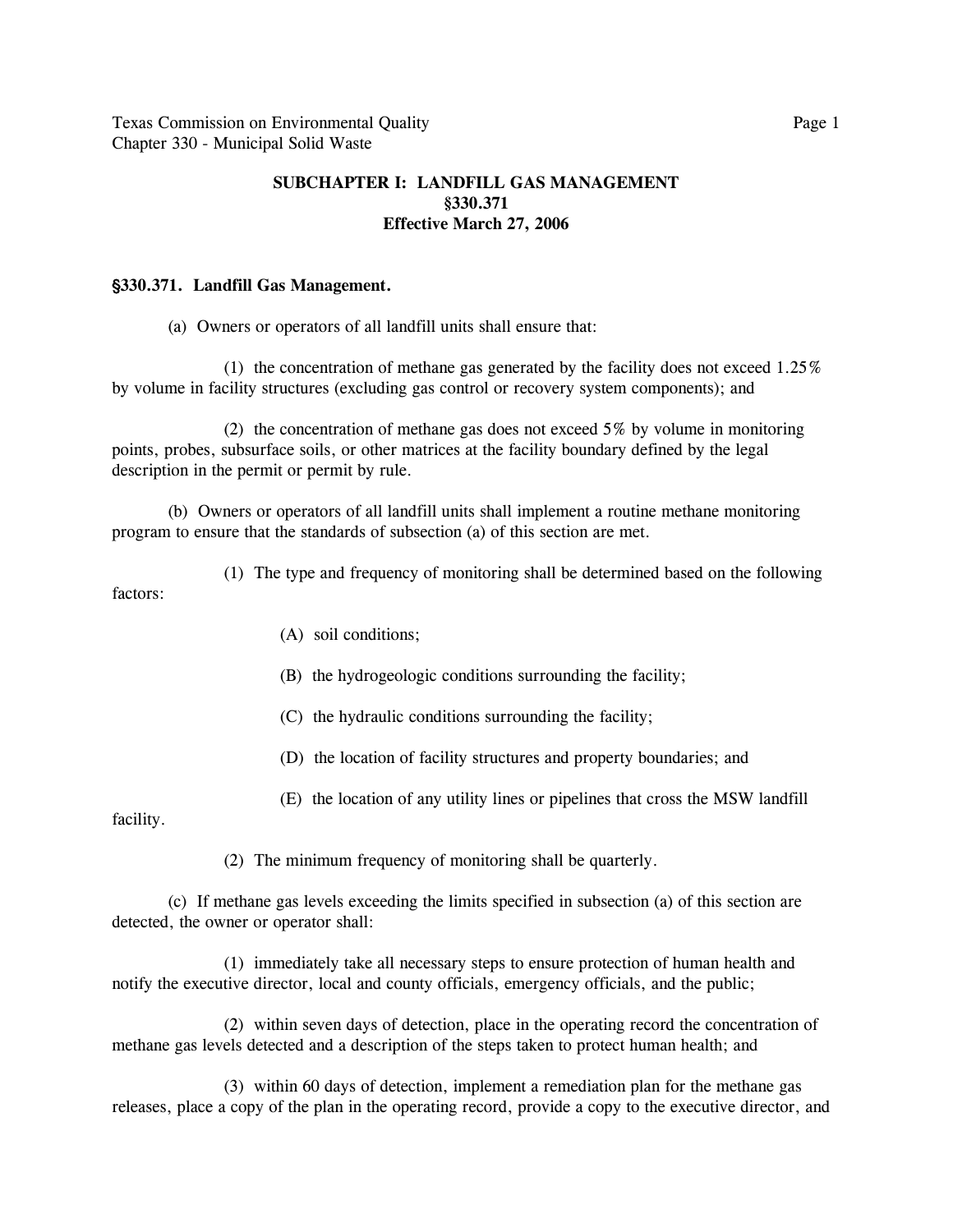Texas Commission on Environmental Quality **Page 2** 2 Chapter 330 - Municipal Solid Waste

notify the executive director that the plan has been implemented. The plan shall describe the nature and extent of the problem and the proposed remedy. After review, the executive director may require additional remedial measures.

(d) The executive director may establish alternative schedules for demonstrating compliance with subsections (b) and (c) of this section.

(e) The owner or operator shall continue the gas monitoring and control program for a period of 30 years after certification of final closure of the facility for Type I and Type IAE landfill units and five years after certification of final closure for Type IV and Type IVAE landfill units or until the owner or operator receives written authorization to reduce the program. Authorization to reduce gas monitoring and control shall be based on a demonstration by the owner or operator that there is no potential for gas migration beyond the property boundary or into on-site structures. Demonstration of this proposal shall be supported by data collected and additional studies as required.

(f) Gas monitoring and control systems shall be revised as needed to maintain current and effective gas monitoring and control systems. Post-closure land use at the site shall not interfere with the function of gas monitoring and control systems. Any underground utility trenches that cross the landfill facility boundary shall be vented and monitored regularly.

(g) A landfill gas management plan shall be prepared that includes the following:

(1) a description of how landfill gases will be managed and controlled;

(2) a description of the proposed system(s), including installation procedures and time lines for installation, monitoring procedures, and procedures to be used during maintenance; and

(3) a backup plan to be used if the main system breaks down or becomes ineffective.

(h) The owner or operator shall install a perimeter monitoring network in accordance with the following provisions:

(1) initial monitoring at Type IAE and Type IVAE landfills and larger landfills that have no habitable structures within 3,000 feet of the waste placement boundary may consist of subsurface monitoring around the perimeter of the facility using portable equipment and probes. If test results show the presence of methane gas above a concentration of 0.5% by volume, a permanent monitoring system shall be installed; and

(2) permanent monitoring systems shall be installed on all other landfills.

(i) The monitoring network design shall include provisions for monitoring on-site structures, including, but not limited to, buildings, subsurface vaults, utilities, or any other areas where potential gas buildup would be of concern.